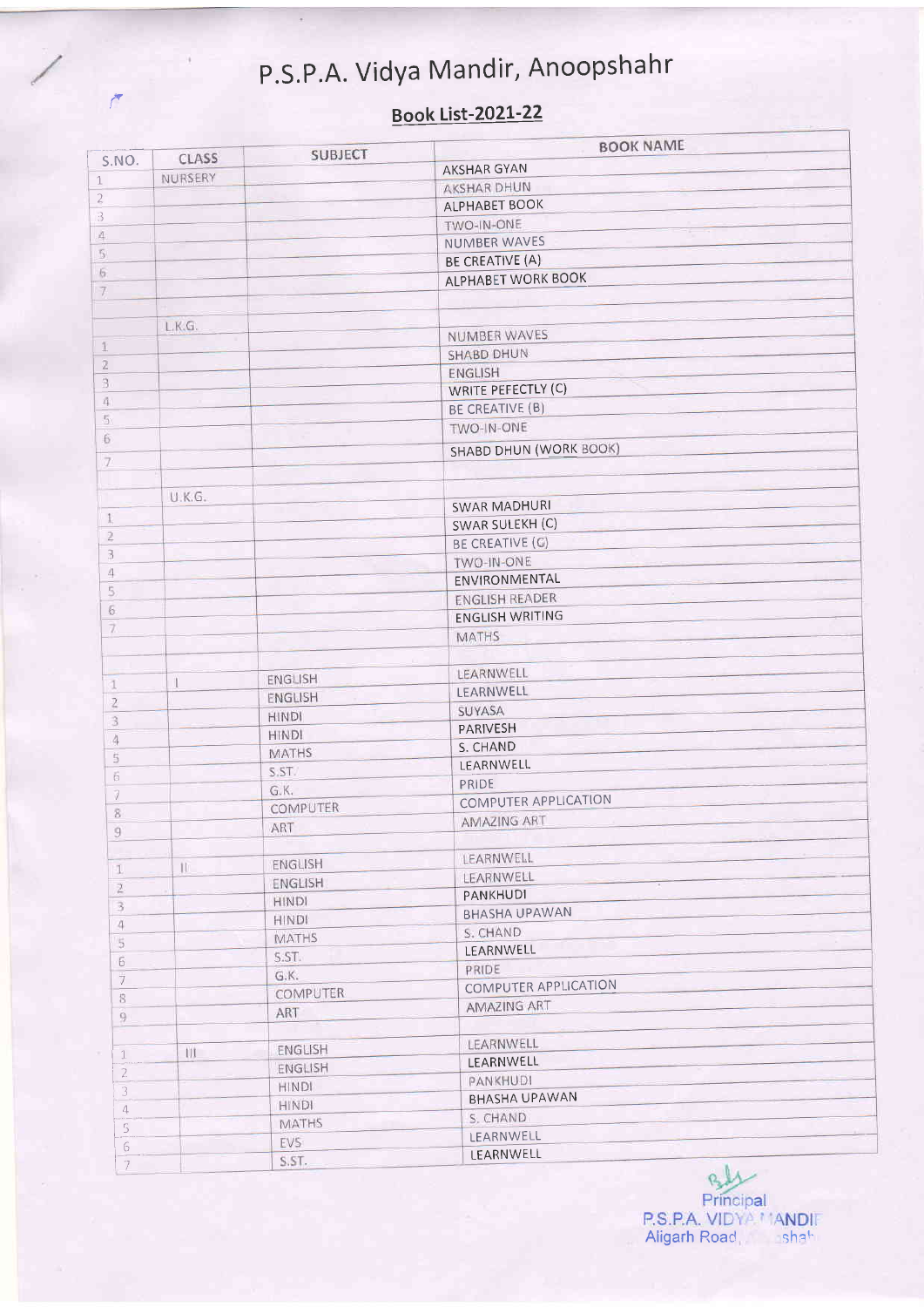| $\,$ 8                    | R.     | G.K.            | <b>PRIDE</b>                        |
|---------------------------|--------|-----------------|-------------------------------------|
| $\overline{9}$            |        | <b>COMPUTER</b> | <b>COMPUTER APPLICATION</b>         |
| 70                        |        | <b>ART</b>      | <b>AMAZING ART</b>                  |
|                           |        |                 |                                     |
|                           |        | ENGLISH         | LEARNWELL                           |
| $\mathbf{I}$              | IV.    | <b>ENGLISH</b>  | LEARNWELL                           |
| $\overline{2}$            |        |                 | PANKHUDI                            |
| $\overline{\overline{3}}$ |        | <b>HINDI</b>    | <b>BHASHA UPAWAN</b>                |
| $\sqrt{4}$                |        | <b>HINDI</b>    | n.                                  |
| 5                         |        | <b>MATHS</b>    | S. CHAND                            |
| 6                         |        | EVS             | LEARNWELL                           |
| 7                         |        | S.ST.           | LEARNWELL                           |
| 8                         |        | G.K.            | PRIDE                               |
| $\overline{9}$            |        | <b>COMPUTER</b> | <b>COMPUTER APPLICATION</b>         |
| 10                        |        | <b>ART</b>      | <b>AMAZING ART</b>                  |
|                           |        |                 |                                     |
| $\mathbf{1}$              | $\vee$ | <b>ENGLISH</b>  | LEARNWELL                           |
| $\overline{2}$            |        | <b>ENGLISH</b>  | LEARNWELL                           |
| 3                         |        | <b>HINDI</b>    | <b>NCERT</b>                        |
| $\overline{4}$            |        | <b>HINDI</b>    | <b>BHASHA UPWAN</b>                 |
| 5                         |        | <b>MATHS</b>    | S. CHAND                            |
| $6 \,$                    |        | <b>SCIENCE</b>  | <b>FRANK</b><br>$\mathcal{A}$       |
| $\overline{7}$            |        | S.ST.           | $\lambda$ .<br><b>LEARNWELL</b>     |
| 8                         |        | SANSKRIT        | NIRJHARAM                           |
| 9                         |        | G.K.            | PRIDE                               |
|                           |        | <b>COMPUTER</b> | COMPUTER APPLICATION                |
| 10                        | n.     | <b>ART</b>      | AMAZING ART                         |
| 11                        |        |                 |                                     |
|                           |        | <b>ENGLISH</b>  | <b>NCERT</b>                        |
| $\mathbf{1}$              | VI     |                 | LEARNWELL                           |
| $\overline{2}$            |        | <b>ENGLISH</b>  | <b>NCERT</b>                        |
| $\mathfrak{Z}$            |        | <b>HINDI</b>    |                                     |
| $\mathcal{L}$             |        | <b>HINDI</b>    | <b>BHASHA UPWAN</b>                 |
| 5                         |        | <b>MATHS</b>    | S. CHAND                            |
| 6                         |        | <b>SCIENCE</b>  | <b>NCERT</b>                        |
| $\overline{\mathcal{I}}$  |        | S.ST.           | LEARNWELL                           |
| $\,$ 8 $\,$               |        | SANSKRIT        | NIRJHARAM                           |
| $\overline{9}$            |        | G.K.            | PRIDE                               |
| 10                        |        | <b>COMPUTER</b> | COMPUTER APPLICATION                |
| 11                        |        | <b>ART</b>      | <b>AMAZING ART</b>                  |
|                           |        |                 |                                     |
| $\mathbf{1}$              | VII-   | ENGLISH         | <b>NCERT</b>                        |
| $\overline{2}$            |        | ENGLISH         | LEARNWELL                           |
| $\overline{3}$            | $\sim$ | <b>HINDI</b>    | <b>NCERT</b>                        |
| $\overline{4}$            |        | <b>HINDI</b>    | <b>BHASHA UPWAN</b>                 |
| 5                         |        | <b>MATHS</b>    | S. CHAND                            |
|                           |        | <b>SCIENCE</b>  | <b>NCERT</b>                        |
| 6                         |        | S.ST.           | $\langle \Phi \rangle$<br>LEARNWELL |
| $\overline{7}$            |        | SANSKRIT        | NIRJHARAM                           |
| 8                         |        |                 | PRIDE                               |
| $\overline{9}$            |        | G.K.            | COMPUTER APPLICATION                |
| 10                        |        | COMPUTER        |                                     |
| 11                        |        | ART             | AMAZING ART                         |
|                           |        |                 |                                     |
| 1                         | VII    | ENGLISH         | <b>NCERT</b>                        |
| $\mathbf{2}$              |        | <b>ENGLISH</b>  | LEARNWELL                           |
| 3                         |        | <b>HINDI</b>    | <b>NCERT</b>                        |
| $\overline{4}$            |        | <b>HINDI</b>    | <b>BHASHA UPWAN</b>                 |
| 5                         |        | <b>MATHS</b>    | S. CHAND                            |
| 6                         |        | <b>SCIENCE</b>  | <b>NCERT</b>                        |
| 7                         |        | S.ST.           | LEARNWELL                           |
| 8                         |        | SANSKRIT        | NIRJHARAM                           |
| $\overline{q}$            |        | G.K.            | <b>PRIDE</b>                        |

Principal<br>P.S.P.A. VIDYA MA